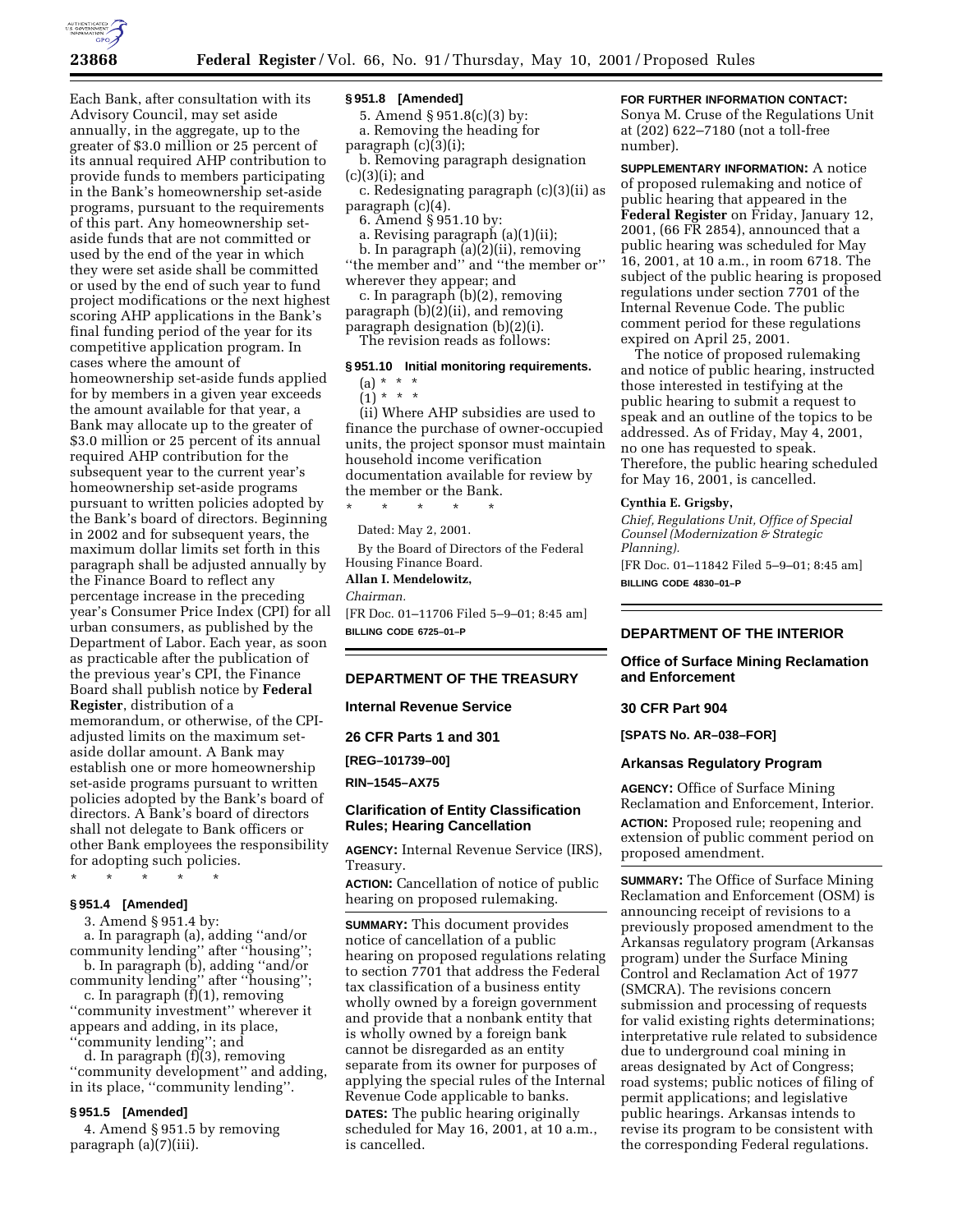**DATES:** We will accept written comments until 4 p.m., c.d.t., May 25, 2001.

**ADDRESSES:** You should mail or hand deliver written comments to Michael C. Wolfrom, Director, Tulsa Field Office at the address listed below.

You may review copies of the Arkansas program, the amendment, and all written comments received in response to this document at the addresses listed below during normal business hours, Monday through Friday, excluding holidays. You may receive one free copy of the amendment by contacting OSM's Tulsa Field Office.

Michael C. Wolfrom, Director, Tulsa Field Office, Office of Surface Mining, 5100 East Skelly Drive, Suite 470, Tulsa, Oklahoma 74135–6547, Telephone: (918) 581–6430.

Arkansas Department of Environmental Quality, Surface Mining and Reclamation Division, 8001 National Drive, Little Rock, Arkansas 72219–8913, Telephone (501) 682–0744.

# **FOR FURTHER INFORMATION CONTACT:** Michael C. Wolfrom, Director, Tulsa Field Office. Telephone: (918) 581– 6430. Internet: mwolfrom@osmre.gov. **SUPPLEMENTARY INFORMATION:**

### **I. Background on the Arkansas Program**

On November 21, 1980, the Secretary of the Interior conditionally approved the Arkansas program. You can find background information on the Arkansas program, including the Secretary's findings, the disposition of comments, and the conditions of approval in the November 21, 1980, **Federal Register** (45 FR 77003). You can find later actions on the Arkansas program at 30 CFR 904.10, 904.12, 904.15, and 904.16.

# **II. Discussion of the Proposed Amendment**

By letter dated March 1, 2001 (Administrative Record No. AR–567.04), Arkansas sent us an amendment to its program under SMCRA and the Federal regulations at 30 CFR 732.17(b). Arkansas sent the amendment in response to a letter dated August 23, 2000 (Administrative Record No. AR– 567), that we sent to Arkansas under 30 CFR 732.17(c). We announced receipt of the amendment in the April 6, 2001, **Federal Register** (66 FR 18216) and invited public comment on its adequacy. The public comment period closed May 7, 2001.

During our review of the amendment, we identified concerns relating to submission and processing of requests for valid existing rights determinations;

interpretative rule related to subsidence due to underground coal mining in areas designated by Act of Congress; road systems; public notices of filing of permit applications; and legislative public hearings. We notified Arkansas of these concerns by letter dated April 11, 2001 (Administrative Record No. AR–567.06). By letter dated April 19, 2001 (Administrative Record No. AR– 567.08), Arkansas sent us revisions for the following provisions of the amendment:

# *A. Section 761.16 Submission and Processing of Requests for Valid Existing Rights Determinations*

1. Arkansas proposes to make an editorial correction in the last sentence in paragraph (b). The revised last sentence will read as follows:

\* \* \* This request may be submitted before preparing and submitting an application for a permit or boundary revision for the land unless the applicable regulatory program provides otherwise.

2. Arkansas proposes to revise paragraph (d)(1) so that it states that the Office of Surface Mining Reclamation and Enforcement (OSM) instead of ''the agency'' will publish a notice in the **Federal Register** if the applicant's request for valid existing rights determination involves Federal lands within an area listed in Section 761.11(a) or (b).

3. Arkansas proposes to revise the last sentence in paragraph (e)(5)(ii) so that it states that the Office of Surface Mining Reclamation and Enforcement (OSM) instead of ''the agency'' will publish the determination, together with an explanation of appeal rights and procedures, in the **Federal Register** if the applicant's request for valid existing rights determination involves Federal lands within an area listed in Section 761.11(a) or (b).

# *B. Section 761.200 Interpretative Rule Related to Subsidence Due to Underground Coal Mining in Areas Designated by Act of Congress*

Arkansas proposes to revise this section by replacing obsolete ''legislative version'' citations of the State Act with current ''annotated version'' citations of the State Act. The revised section will read as follows:

(a) Interpretation of Section 761.11— AREAS WHERE MINING IS PROHIBITED OR LIMITED. Subsidence due to underground coal mining is not included in the definition of surface coal mining operations under Section 15–58–104(16) of the Act and Section 700.5 of this chapter and therefore is not prohibited in areas protected under Section  $15 - 58 - 501(a)(1)$  of the Act.

### *C. Section 780.37 Road Systems*

Arkansas proposes to revise paragraph (a)(4) by replacing the words ''regulatory authority'' with the word ''Director'' for consistency with the other regulations in this section. The revised paragraph will read as follows:

(4) Contain a description of measures to be taken to obtain approval of the Director for alteration or relocation of a natural stream channel under Section 816.151(c)(5) of this chapter;

# *D. Section 786.11 Public Notices of Filing of Permit Applications*

Arkansas proposes to revise paragraph (a)(5) to require applicants to include information on the approximate timing of any proposed relocation or closure of a public road. The revised paragraph will read as follows:

(5) If an applicant seeks a permit to mine within 100 feet of the outside right-of-way of a public road or to relocate or close a public road, except where public notice and hearing have previously been provided for this particular part of the road in accordance with Section 761.14 of this Chapter, a concise statement describing the public road, the particular part to be relocated or closed, and the approximate timing and duration of the relocation or closing.

# *E. Section 786.14 Legislative Public Hearings*

Arkansas proposes to revise paragraph (c) to reflect that the public hearings, if requested under Section 761.14(c), are required if the applicant proposes to relocate or close a public road or conduct surface coal mining operations within 100 feet, measured horizontally, of the outside right-of-way line of a public road. The revised paragraph will read as follows:

(c) Legislative Public Hearings held in accordance with this Section may be used by the Director as the public hearing required under Section 761.14(c) where the applicant proposes to relocate or close a public road or conduct surface coal mining operations within 100 feet, measured horizontally, of the outside right-of-way line of a public road.

### **III. Public Comment Procedures**

We are reopening the comment period on the proposed Arkansas program amendment to provide you an opportunity to reconsider the adequacy of the amendment in light of the additional materials sent to us. Under the provisions of 30 CFR 732.17(h), we are requesting comments on whether the amendment satisfies the program approval criteria of 30 CFR 732.15. If we approve the amendment, it will become part of the Arkansas program.

*Written Comments:* If you submit written or electronic comments on the proposed rule during the 15-day